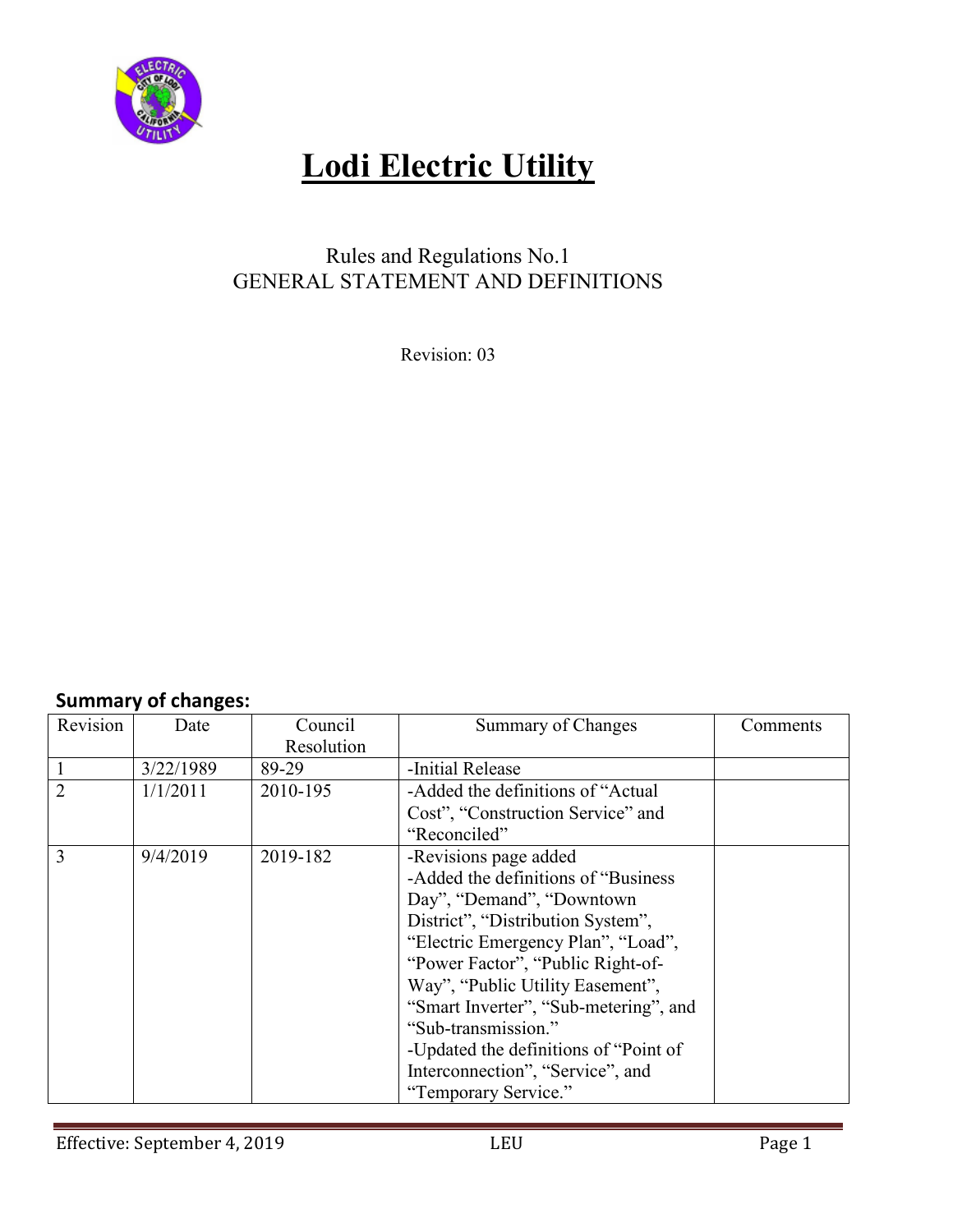

### Rules and Regulations No.1 GENERAL STATEMENT AND DEFINITIONS

#### A. General Statement

Lodi Electric Utility (LEU) will furnish electric Service in accordance with the adopted Rules and Regulations and all other applicable resolutions and ordinances to any Premises completely within the corporate limits of the City. Henceforth, City will be used interchangeably with LEU.

#### B. Definitions

Actual Cost: Total of all expenses charged to a project to include labor, materials, supplies, overhead costs, contracted costs and consultant costs.

Applicant: A person, agency, developer or corporation requesting the City to supply electric Service, and is responsible for all costs associated therewith.

Business Day: Refer to the 2018 Schedule of City Office Hours on the City's website at www.lodi.gov.

City: The City of Lodi, or the City Council, City Manager, LEU, Building Inspection Division, Finance Department or any authorized City employee.

Commercial/Industrial Development: Shall mean the development of enterprises engaged in trade or furnishing of Services or a process which creates a product or changes material into another form or product and bona fide electric load will exist as a direct result of the development

Construction Service: Single-phase Service of 100 amperes or less supplied to contractors for construction purposes.

Customer: A person, agency or corporation in whose name electrical Service from the City is rendered as well as all persons, agencies and corporations who are the actual users of the electric Service.

Demand: Reference "Lodi Municipal Code" Sections 13.20.260, 13.20.270, and 13.20.280.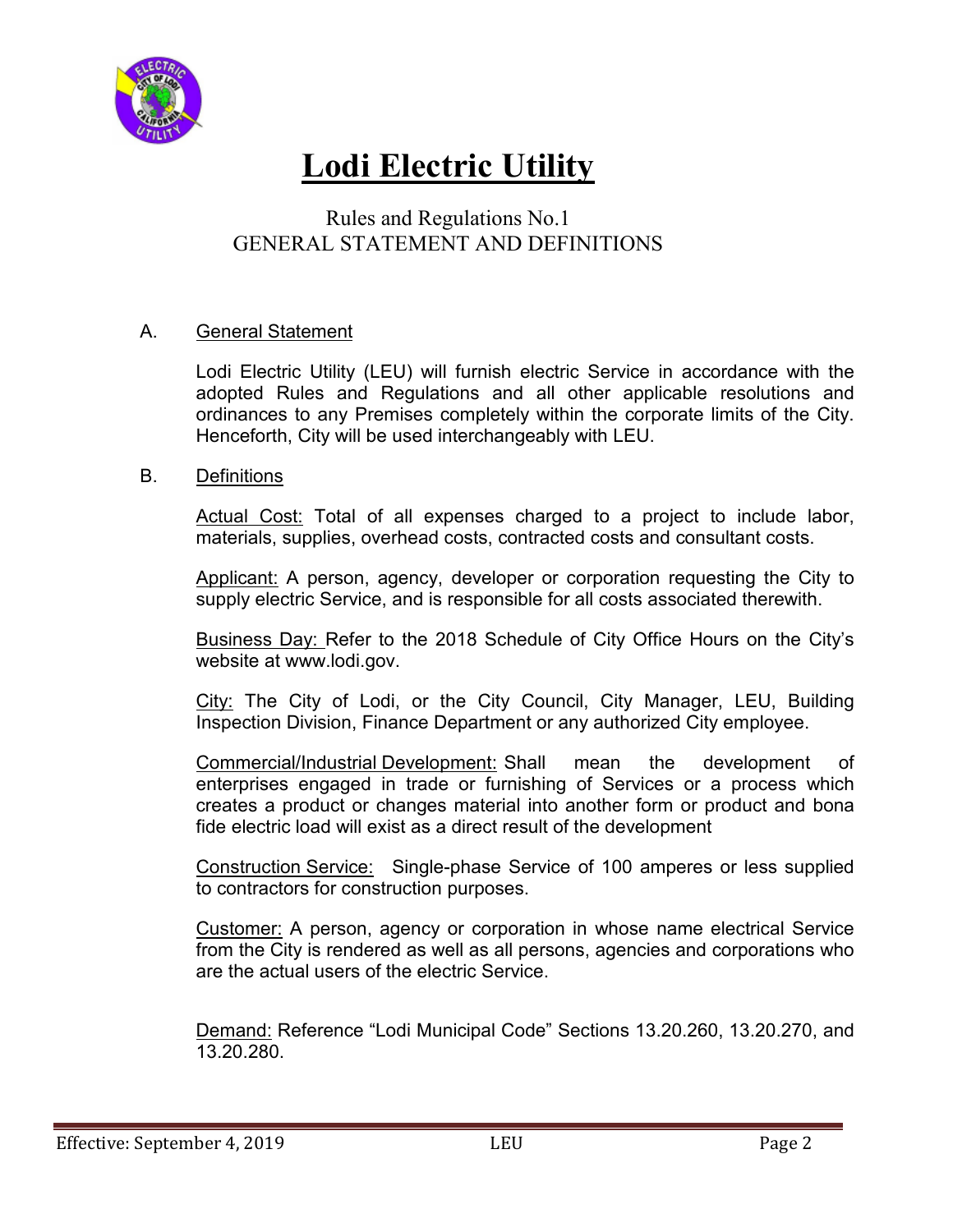

Distribution System: The infrastructure owned and operated by LEU which is capable of transmitting electrical power. The electric Distribution System transmits power from the LEU's Interconnection with PG&E to LEU's meter located on the Customer's Premises.

Downtown District: As defined in Resolution No. 3726, beginning at the point of intersection of the West line of Church Street and the South line of Locust Street, the point known as the Northeast corner of Lot 4, Block 2, City of Lodi; thence Easterly along the South right-of-way line of Locust Street to a point at the Southeast corner of Locust Street and Sacramento Street, which point is the Northwest corner of Lot 1, Block 20, City of Lodi; thence Southerly along the East right-of-way line of Sacramento Street to the Northeast corner of Sacramento Street and Lodi Avenue, which point is the Southwest corner of Lot 7 , Block 19, City of Lodi; thence Westerly along the North right-of-way line of Lodi Avenue to the Northwest corner of Lodi Avenue and Church Street, which point is the Southeast corner of Lot 4, Block 9, Hutchins Addition to Lodi; thence Northerly along the West right-of-way of Church Street to the point of beginning. See Page 5 for a visual.

Electric Emergency Plan(EEP): EEP is an operational plan consisting of descriptions and actions taken by LEU in response to specific emergency situations.

Estimated Cost: Projected expenses for a project to include labor, materials, supplies, overhead costs, contracted costs and consultant costs.

Permanent Service: Service which, in the opinion of the City, is of a permanent and established character.

Point of Interconnection: Where the LEU's Distribution System is connected to the Customer's service entrance facilities, usually:

- a. overhead, the weather-head on the Service riser.
- b. underground outside the Downtown District, the Customer's Service Entrance Panel.
- c. underground within the Downtown District, where the service leaves the Public Right-of-Way/PUE. This change will be effective in accordance with the following criteria:
	- i. Major renovation projects (Ref Lodi Municipal Code 15.44)
	- ii. Failure of a Service Lateral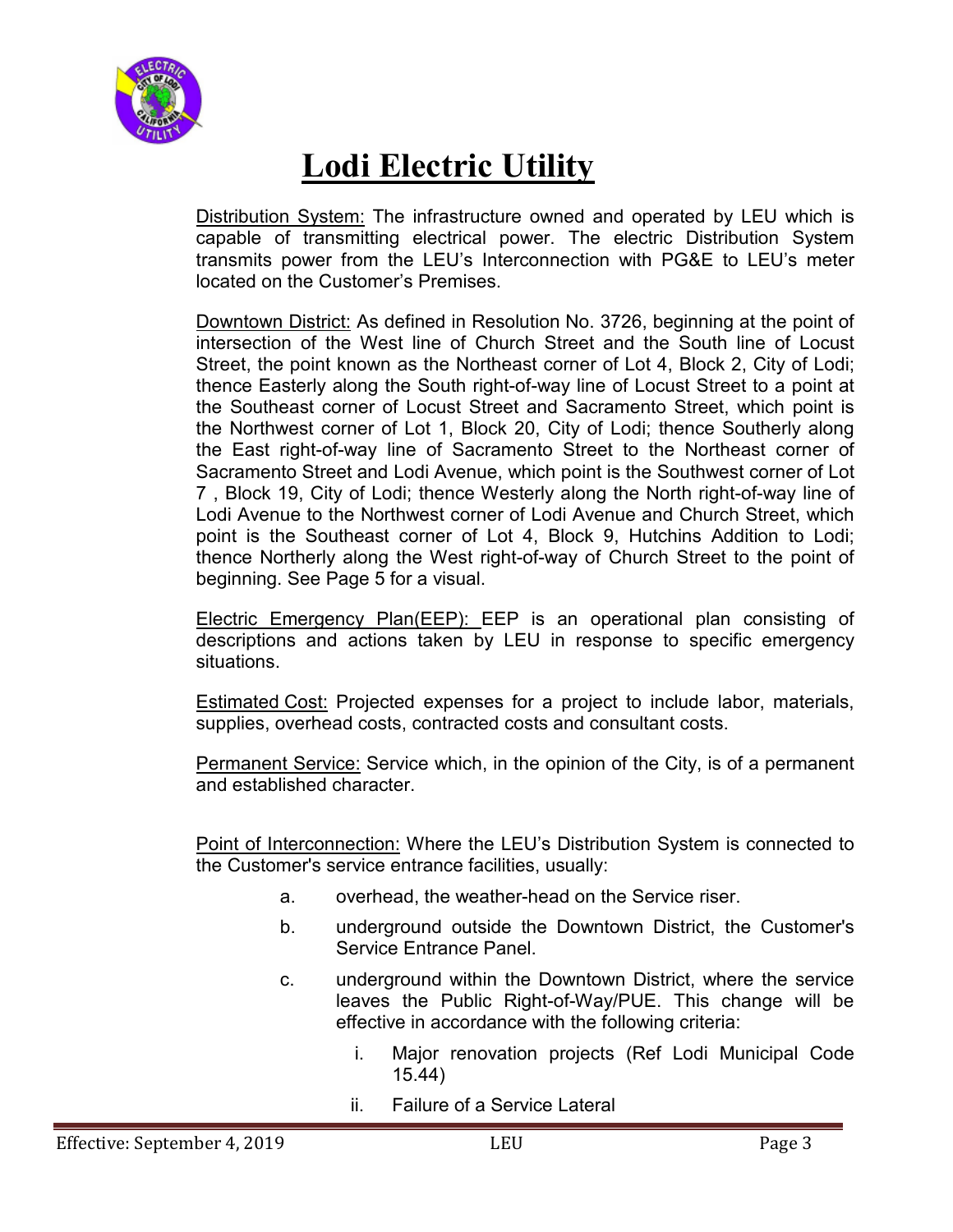

- iii. Sale of the property
- iv. Full compliance required by 12/31/2034

Premises: All structures, apparatus or portions thereof occupied or operated by an individual, a family or a business enterprise, and situated on an integral parcel of land undivided by a public highway, street, other public thoroughfare or a railway.

**Primary or Primary System:** The voltage level or the portion of the system above 600 volts.

Power Factor: Reference "Lodi Municipal Code" Sections 13.20.260, 13.20.270, and 13.20.280.

Public Right-of-Way: It is real property or a type of easement dedicated (dedicated by grant deed or granted on a map), or reserved (as in an easement dedicated by easement deed or on a map) for the public use, an easement for the purposes of public travel and access and the right to construct, maintain, repair, replace, remove and operate lines for public utilities, both publicly and privately owned, together with the right to enter upon the land described to the extent that such entry may be necessary for the construction, maintaining, repairing, replacing, removing and operating said access, lines or appurtenance there to, in over, under and across the real property.

Public Utility Easement (PUE): An area of property dedicated to the public use, for the right to construct, maintain, repair, replace, remove and operate lines for public utilities, both publicly and privately owned, together with the right to enter upon the land herein described to the extent that such entry may be necessary for the construction, maintaining, repairing, replacing, removing and operating said lines or appurtenances thereto, in over, and across the real property.

Reconciled: The procedure by which the difference between the Estimated Cost and the Actual Cost of a project is calculated, resulting in the issuance of an invoice or a refund, as appropriate.

Residential Development: Shall mean the construction of a single family residence, townhouses, apartment complexes, mobile home parks, etc.

Secondary or Secondary System: The portion of the system between distribution transformers and the last pole or service box when moving toward the load and operated below 600 volts.

Service: The electric system, conductor, conduits, etc., that connect the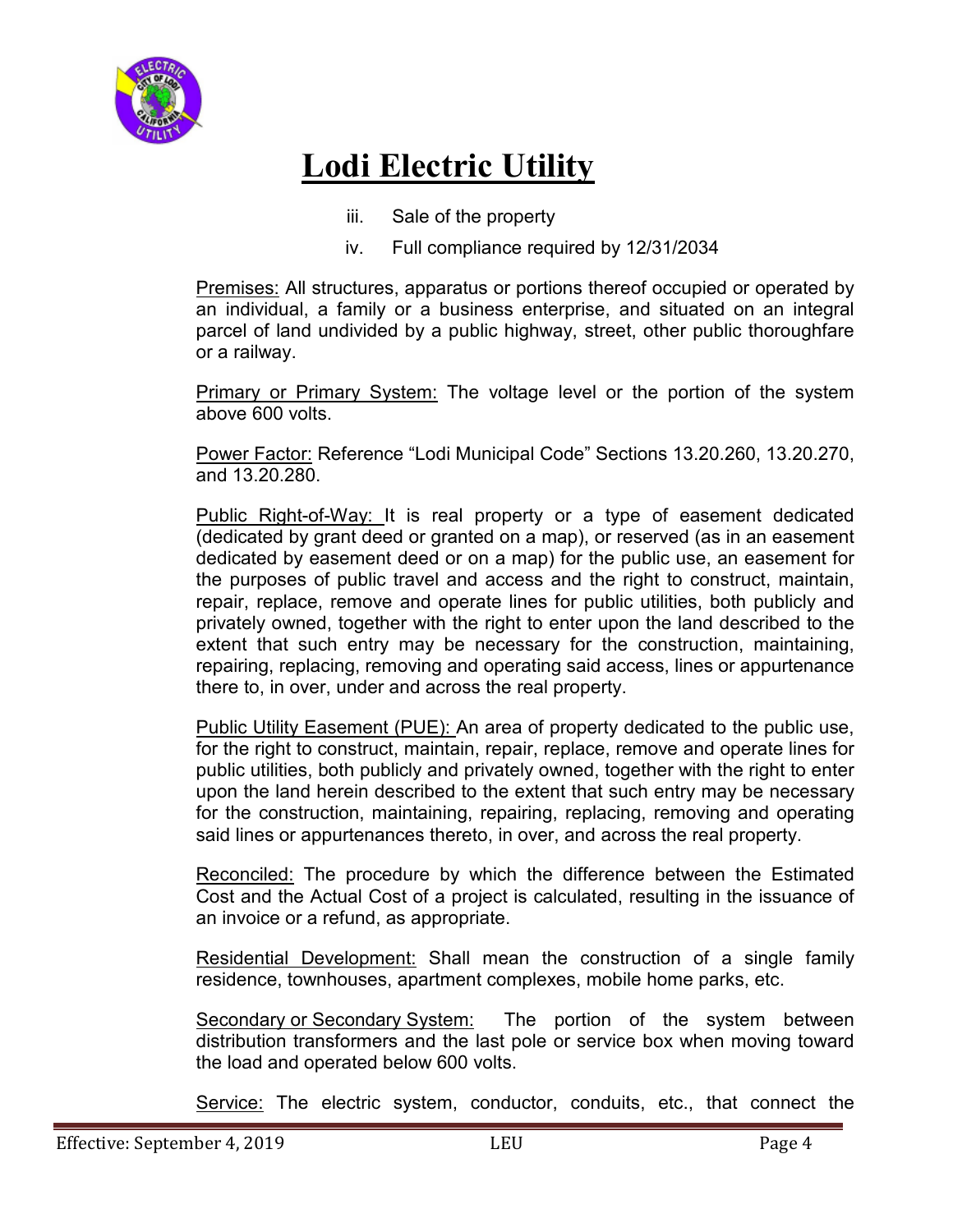

customer's point of interconnection with LEU's Distribution System.

Service Drop: An overhead service.

Service Entrance Panel and/or Service Equipment: Customer-owned facilities designed to receive electric Service and including, but not limited to Service termination facilities, main disconnect and provisions for metering.

Service Voltage: The voltage at the Point of Interconnection.

Smart Inverter: Reference the most recent definition given by IEEE and NESC.

Subdivision (Residential or Commercial/Industrial): The division, by any subdivide, of any unit or units of improved or unimproved land or any portion thereof, shown on the latest equalized county assessment roll as a unit or as contiguous units, for the purpose of sale, lease, or financing, whether immediate or future. Property shall be considered as contiguous units, even if it is separated by roads, streets, utility easement, or railroad rights-of-way. "Subdivision" includes a condominium project, as defined in Section 4125 or 6542 of the Civil Code, or the conversion of five or more existing dwelling units to a stock cooperative, as defined in Section 4190 or 6566 of the Civil Code.

Sub-metering: Utility Sub-metering is the implementation of a system that allows a landlord, property management firm, condominium association, homeowners association, or other multi-tenant property to bill tenants for utility usage.

Sub-transmission: Sub-transmission lines provide three phase three wire 60 kilovolts.

Temporary Service: Service for an enterprise or activity which is temporary in character, where it is known in advance that service will be of limited duration, or the permanency of which has not been established as determined by the City. A Temporary Service will normally be installed for less than 36 months.

Utilization Equipment: Customer-owned equipment, within the Premise served, utilizing the electric energy supplied by the City.

Utilization Voltage: The voltage at the point, within the Customer's Premise, where the electrical energy is being utilized.